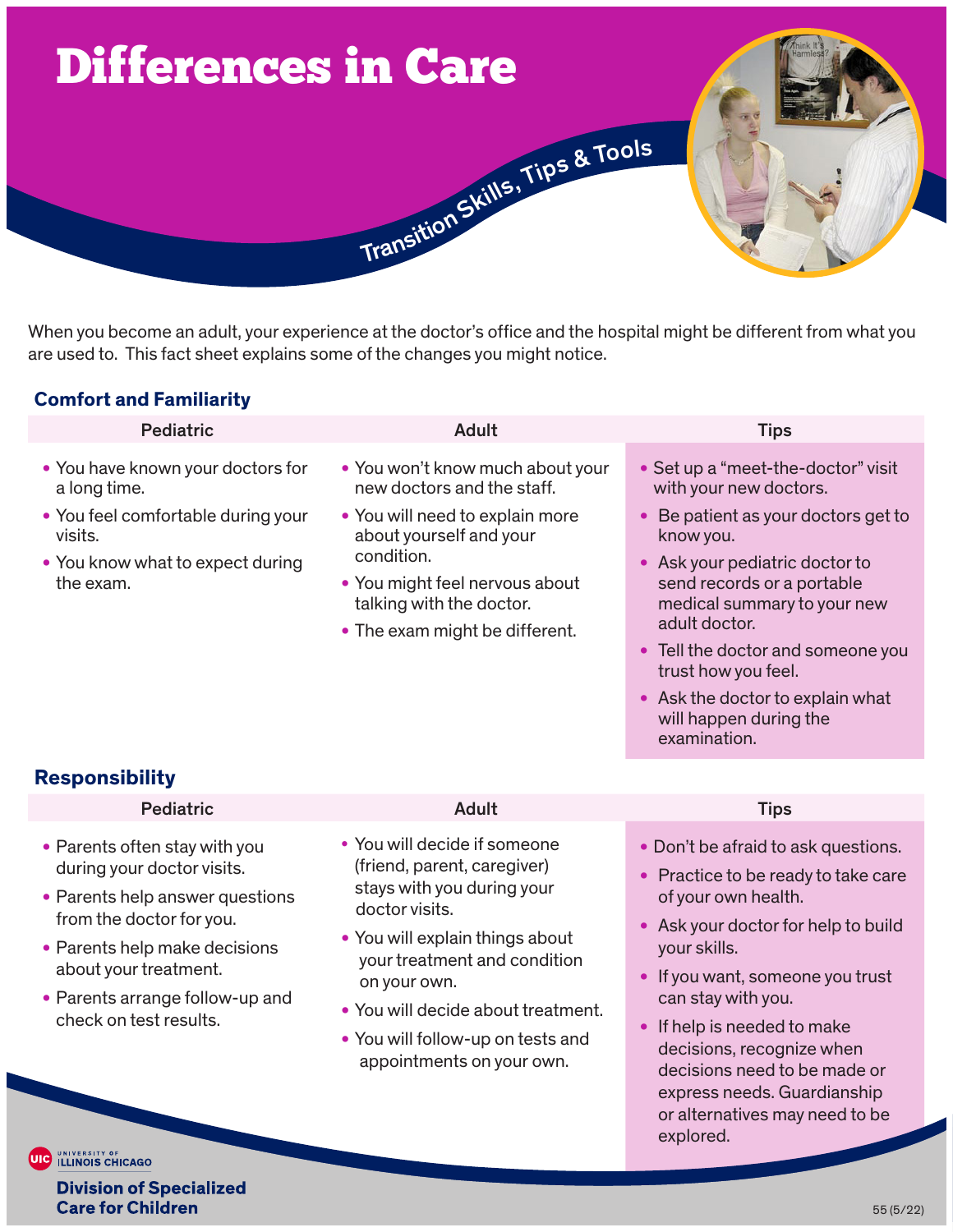## **Responsibility Cont.**

### Pediatric **Adult Adult Tips** Tips

• Parents help you follow your treatment plan.

• You will take more responsibility for your medical care.



### *Youth thoughts on moving to adult care...*

*"The fact that I will have to go….and not being familiar with it. That's probably where the nervousness comes from".* 

- Write down a list of questions and concerns you have before seeing your new doctor.
- Keep a list of your medicines, how much you take, and any allergies to medicines. You can take a picture of your medicines label and bring it with you to your visit.
- Keep your doctor's phone number in your phone or somewhere you can easily find it.
- Keep a record of your medical history, allergies and vaccines to share with your new doctor.
- Ask your doctor to explain information you do not understand.
- Ask your doctor if there is an online portal or an app you can use to look up your health information, contact information, or to make appointments.

# **Services**

### Pediatric **Adult Adult Tips** Tips

- You might be seen by a team of doctors and other health providers at the same visit.
- Your pediatric specialists may provide both specialty and some primary care.
- Your doctors focus on your present and future possibilities.

- You might have to see doctors and other providers at different locations and on different days.
- Adult specialist often do not provide primary care, so you need to have a primary care doctor along with a specialist.
- Your adult doctors might focus on what you can do in the present.

- Find an adult primary care doctor who will help you coordinate care with specialists and other providers.
- Talk to a social worker about adult services you may need and be eligible for (personal assistant, home services, financial help, etc.).

The Six Core Elements of Health Care Transition<sup>™</sup> are the copyright of Got Transition®. This version of the Six Core Elements has been modified and is used with permission.